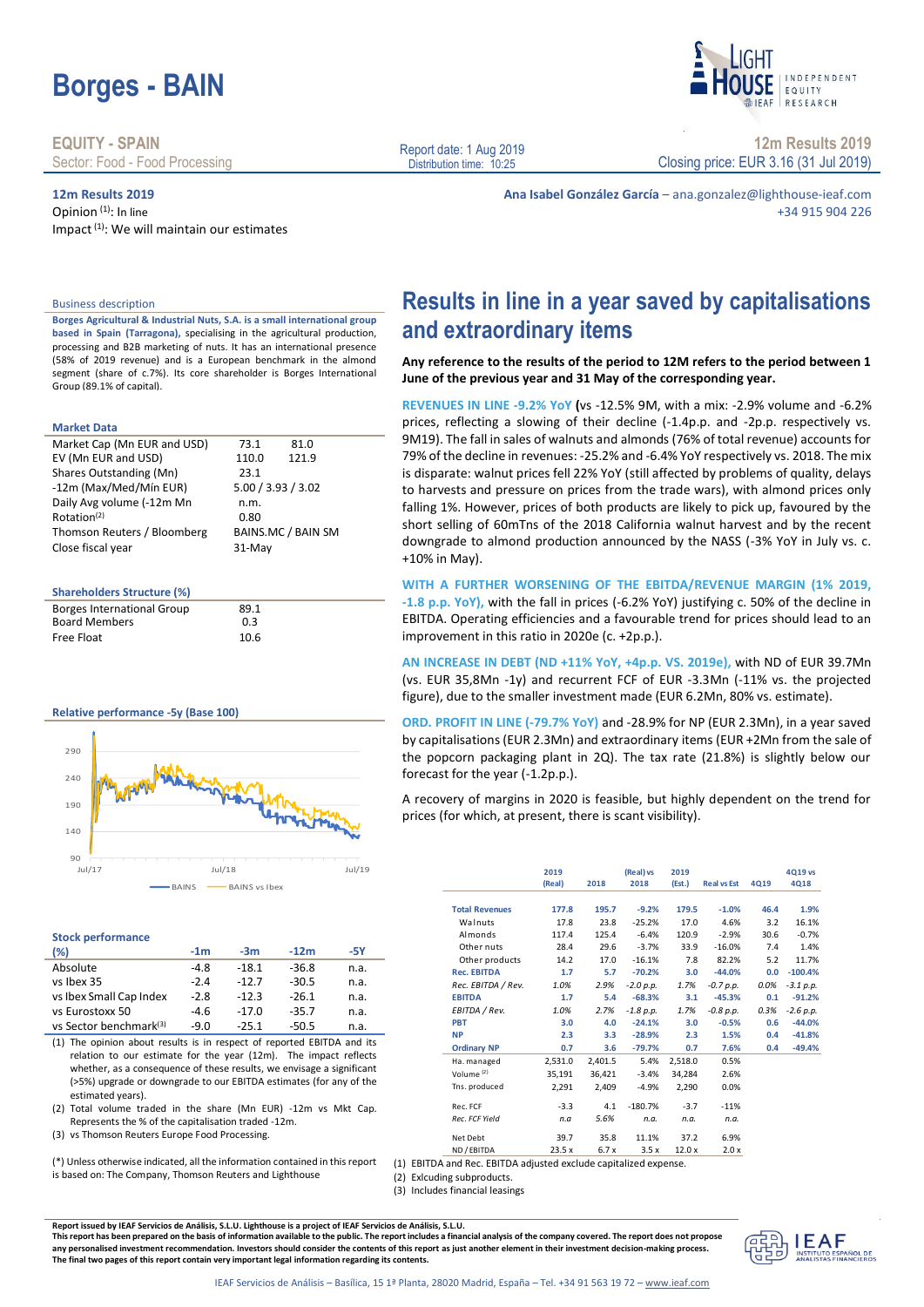

## **IMPORTANT LEGAL INFORMATION REGARDING THIS REPORT**

### **LIGHTHOUSE**

Lighthouse is a project of IEAF Servicios de Análisis S.L.U. Lighthouse is a research project funded by Bolsas y Mercados Españoles S.A. Lighthouse aims to improve the research coverage of the "orphan stocks" of the Spanish market: those which lack real and continuous research coverage. Lighthouse reports will not include valuation and target price. Lighthouse does not seek to provide investment advice to any natural or legal person. For this reason, Lighthouse will not provide a valuation, target price or investment recommendation for any of the securities analysed.

IEAF Servicios de Análisis S.L.U. is a Spanish company whose corporate purpose is:

1<sup>o</sup>) To provide information and financial analysis regarding securities issued by any class of legal person traded on official secondary markets, and specifically those securities which are not the object of the recurrent provision of information and analysis by financial analysts who participate in the markets.

2º) To publicise and update the aforementioned financial reports and analysis, in addition to the monitoring and following of the securities on which the information and analysis is provided.

3<sup>o</sup>) To prepare studies and projects aimed at proposing and implementing measures to improve the information and financial analysis of securities traded on official secondary markets.

IEAF Servicios de Análisis S.L.U. is a company whose sole shareholder is the Instituto Español de Analistas Financieros (IEAF), a professional, not for profit association.

### **DISCLAIMER**

The Instituto Español de Analistas Financieros (IEAF) hereby certifies that the analyst of IEAF Servicios de Análisis S.L.U. whose name figures as the author of this report, expresses views that reflect their personal and independent opinion of the company analysed without these implying, either directly or indirectly, a personalised recommendation of the company analysed for purposes of providing investment advice. This report is based on the preparation of detailed financial projections from information available to the public and following traditional fundamental research methodology (i.e. it is not a technical or quantitative analysis report). For the analysis methodology used in the preparation of this report, please contact the analyst directly; contact details are included on the front page of this report.

The report includes basic information regarding the main parameters to be used by an investor when making their own valuation (whether by discounted cash flows or multiples). These parameters are the personal opinion or estimate of the analyst. The person receiving this report should use their own judgement when using these parameters and should consider them as another element in their decision-making process in respect of investment. These parameters do not represent a personalised investment recommendation.

### **Rules governing confidentiality and conflicts of interest**

None of the following rules governing confidentiality and conflicts of interest (12) is applicable to this report:

1. This report is non-independent research as it has been commissioned by the company analysed (issuer).

2. In the last 12 months, the Instituto Español de Analistas Financieros or its subsidiary, IEAF Servicios de Análisis S.L.U., has had Investment Banking mandates or has managed or comanaged a public offering of the securities of the issuer, or has received compensation from said issuer for Investment Banking services, that exclude brokerage services for prepaid fees.

3. In the next 6 months, the Instituto Español de Analistas Financieros or its subsidiary, IEAF Servicios de Análisis S.L.U., expects to receive or intends to obtain compensation for Investment Banking services provided to this company that exclude brokerage services for prepaid fees.

4. The Investment Analyst or a member of the Research Department or a member of their household has a long position in the shares or derivatives of the corresponding issuer.

5. The Investment Analyst or a member of the Research Department or a member of their household has a short position in the shares or derivatives of the corresponding issuer.

6. At the date of publication, the Instituto Español de Analistas Financieros or its subsidiary, IEAF Servicios de Análisis S.L.U. held a long position of over 0.5% of the issuer's capital.

7. At the date of publication, the Instituto Español de Analistas Financieros or its subsidiary, IEAF Servicios de Análisis S.L.U. held a short position of over 0.5% of the issuer's capital.

8. At the end of the month immediately prior to the publication of this report, or of the previous month if the report is published in the ten days following the end of the month, the company analysed (the issuer) or any of its subsidiaries held 5% or more of any class of equity security of the Instituto Español de Analistas Financieros or its subsidiary, IEAF Servicios de Análisis S.L.U.

9. A senior director or officer of the Instituto Español de Analistas Financieros or its subsidiary, IEAF Servicios de Análisis S.L.U., or a member of their department is a director, officer, advisor or member of the Board of Directors of the issuer and/or one of its subsidiaries.

10. The Instituto Español de Analistas Financieros or its subsidiary, IEAF Servicios de Análisis S.L.U., acts as broker for the Issuer for the corresponding prepaid fees.

11. The contents of this report have been reviewed by the issuer prior to its publication.

12. The issuer has made changes to the contents of this report prior to its distribution.

The Investment Analysts who have prepared this Investment Analysis are employees of IEAF Servicios de Análisis S.L.U. These analysts have received (or will receive) compensation according to the general earnings of IEAF Servicios de Análisis S.L.U. To obtain a copy of the Code of Conduct of IEAF Servicios de Análisis S.L.U. (in respect of the Management of Conflicts of Interest in the research department), please use the e-mail address secretaria@ieaf.es or consult the contents of this Code at [www.ieaf.es.](https://www.ieaf.es/images/IEAF/LIGHTHOUSE/IEAF_LIGHTHOUSE_CodigoDeConducta.pdf) 

IEAF Servicios de Análisis S.L.U. is compensated by Bolsas y Mercados Españoles, S.A. for the preparation of this report. This report should be considered as just another element in the taking of investment decisions.

### **A report issued by IEAF servicios de análisis S.L.U.**

All rights reserved. The unauthorised use or distribution of this report is prohibited. This document has been prepared and distributed, according to the provisions of the MiFID II by IEAF Servicios de Análisis S.L.U. Its corporate activity is regulated by the CNMV (the Spanish Securities Exchange Commission). The information and opinions expressed in this document do not represent nor are they intended to represent an offer or a solicitation to buy or sell the securities (in other words, the securities mentioned in this report and related warrants, options, rights or interests). The information and opinions contained in this document are based upon information available to the public and have been obtained from sources believed to be reliable by IEAF Servicios de Análisis S.L.U., but no guarantee is given regarding their accuracy or completeness. All comments and estimates reflect solely the opinion of IEAF Servicios de Análisis S.L.U. and do not offer any implicit or explicit guarantee. All the opinions expressed are subject to change without prior warning. This document does not take into account the specific investment objectives, financial position, risk profile or other specific aspects of the person who receives this document, and accordingly they should exercise their own judgement in this respect. Neither the Instituto Español de Analistas Financieros nor its subsidiary, IEAF Servicios de Análisis S.L.U., assumes any responsibility for direct or indirect losses arising from the use of the published research, except in the event of negligent conduct by IEAF Servicios de Análisis S.L.U. The information contained in this report is approved for distribution to professional clients, eligible counterparties and professional advisers, but not for distribution to private individuals or retail clients. Its reproduction, distribution or